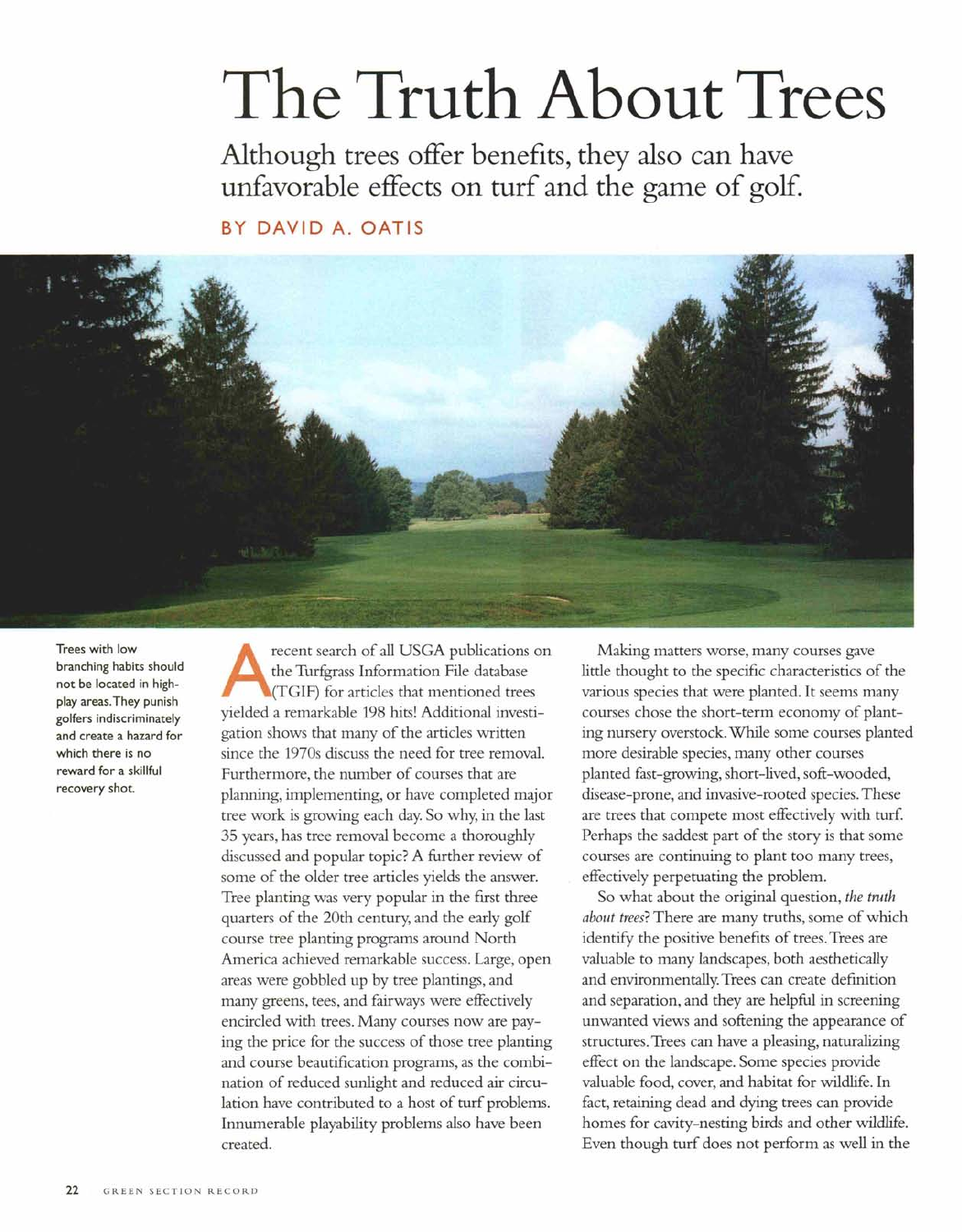shade, golfers certainly appreciate shade on hot days.Trees also can function as wind breaks, which can be helpful in harsh, windswept environments. Perhaps more significant than anything else, most people love trees, and they enjoy planting them.

## **GOLFER SAFETY**

Now for some of the negatives: trees also can be dangerous. Few like to admit it, but trees can

around greens and tees, and the entry/exit areas around cart paths.

### **GROWING ENVIRONMENT**

An inescapable agronomic truth is that trees can make it physically impossible to grow healthy turf that plays well, is reasonable to maintain, and is reliable. Light is the fuel source that runs the photosynthesis engine, and trees block sunlight



damage property and injure or even kill people. A poorly maintained stand of trees can be a liability and can be very expensive to rectify. Potentially hazardous trees can be found on many golf courses. Although a structurally flawed tree that is located deep in the rough or in the woods may not be much of a concern, structurally flawed trees in high-play or high-traffic areas create unreasonable hazards and should be removed forthwith. Failure to do so could be considered negligence! Surprisingly; golfers and committee members frequently argue against removing hazardous trees. Essentially, they are arguing that trees are more valuable than the health and wellbeing of their golfers!

#### **TRAFFIC**

Trees located in high-traffic areas create permanent traffic patterns that funnel traffic and concentrate wear problems. The combined effects of concentrated traffic, shade, and root competition frequently push turf over the edge and make it virtually impossible to maintain turf cover. Trees and healthy turf simply cannot coexist in hightraffic areas. Such areas include walk-on/off areas

very effectively. Insufficient light prevents the engine from running at or near optimum efficiency, and this produces a weaker, less weartolerant turf. Tree roots compete very effectively with turfgrass for moisture and nutrients, and when they are surface roots, playability suffers and turf maintenance equipment and golf carts may sustain damage as well. Areas that are heavily treed with dense-canopied and surface-rooted species often lack turf cover and may even experience soil erosion. Playability is especially poor in these types of locations.

It is a commonly held belief that tree root systems extend out to the drip line of the tree, but that is far from the truth with many tree species. Depending on the species, a tree's roots may extend hundreds of feet outward from the trunk of the tree. Tree root systems are soil robbers. They use and greatly benefit from nutrients and moisture intended for the turf. As a result, the growth rate of trees on golf courses can be considerably faster than those in the wild. This rapid growth rate can fool golfers into believing the trees are much older than they are and even into believing that the trees predated the course. This

Trees located in front of bunkers create a "double hazard" because they block advancement from the bunker.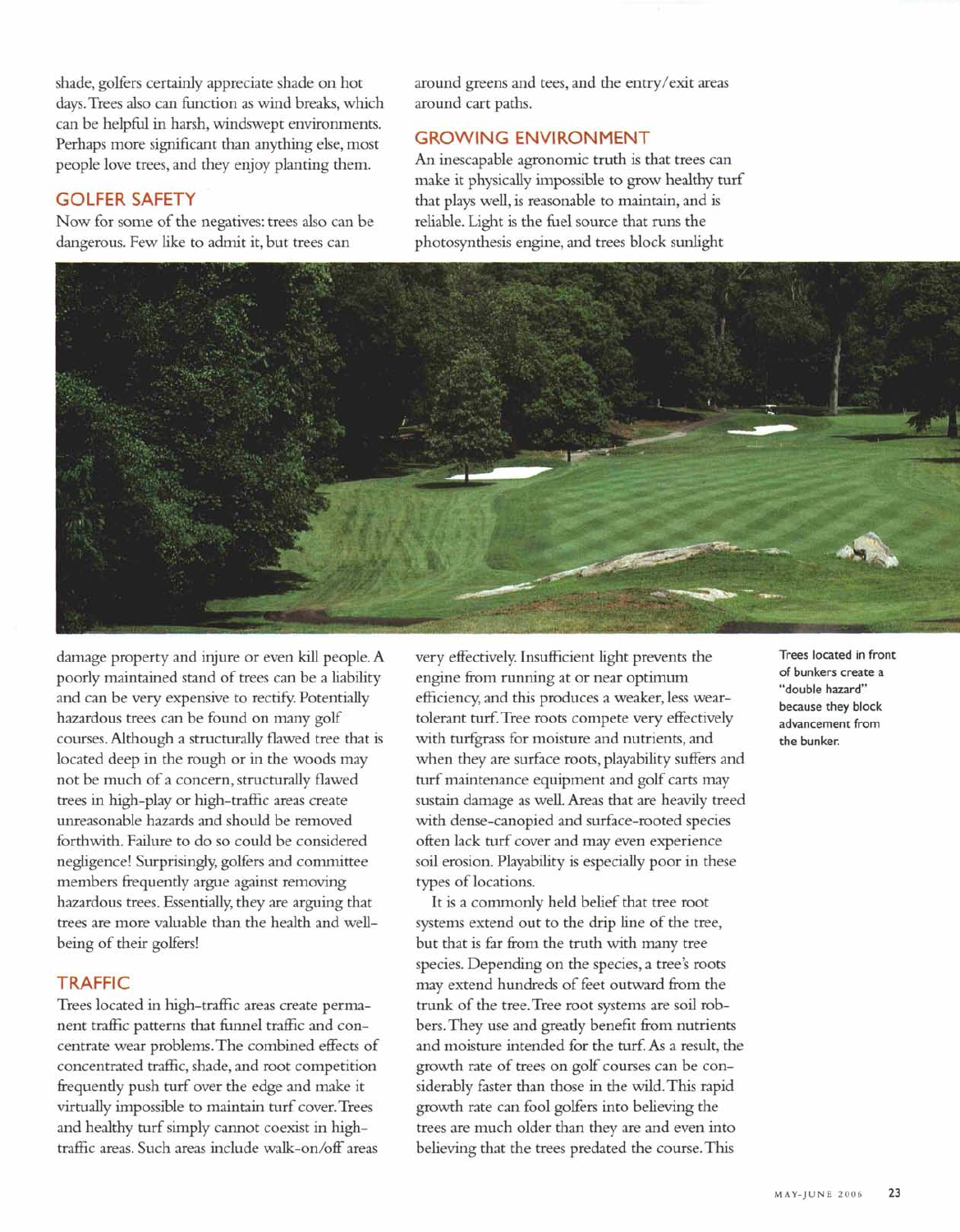

Tree roots compete very effectively with turf for moisture and nutrients and, depending on the species, can extend outward two to three times the height of the tree.

is particularly the case with faster-growing species. Even though the growth rate is rapid, it usually goes unnoticed, so tree problems can sneak up on courses. Trees that may not cause significant shading or air blockage in year one may become major problems by year 15- 20. Some tree species grow more than a foot vertically a year, so 20 years of growth can mean a 20- or 30-foot difference in height!

Lest we forget, more obvious damage also can be caused by tree

root systems. Surface-rooted species can destroy cart paths in just a few years. Frequently, paths are resurfaced without addressing the underlying treeroot problem, so the solution is expensive, but temporary at best. Trees also can inflict significant damage to maintenance equipment, golf carts, and even golfers. Hidden surface roots can hurt!

Excessive tree plantings are a common ingredient in the development of poor grass-growing environments. Poor air circulation reduces the cooling potential of the turf and helps to raise the relative humidity level. Higher humidity creates an ideal environment for fungal pathogens to infect, and weakened, less-vigorous turf is extremely susceptible. Turfgrass responds to a low-light environment by altering its growth habit. Turf grown in a shaded environment assumes a more open growth habit, becoming longer and leggier (etiolated), and the leaves become fatter and more succulent. This leaves the turf more susceptible to wear injury from both golfers and maintenance equipment. Increased wounding potential, combined with an ideal environment for fungal growth and development, produces predictable results: more and more severe disease outbreaks, especially on greens. Making matters worse, the reduced sunlight reduces the rate of recovery accordingly. Minor injury and minor disease outbreaks that might go nearly unnoticed in vigorously growing turf become a significant problem with weak turf

#### **WINTER INJURY**

Winter injury, a phenomenon common in some areas, is often very closely related to the growing environment. Although winter sunlight may be discounted as unimportant, winter sunlight can have a major impact on the incidence of crown hydration injury. Thus, trees that are far away from a green or too short to influence sunlight penetration during longer day-length days, may block a great deal of light during short day-length days. As an example, full sun until early afternoon may accelerate melting, but the water may refreeze rapidly as a result of early afternoon shade. A lack of sunlight in the fall also can influence the turf's ability to harden off properly, also increasing the likelihood of winter injury. Poor light penetration in the early spring increases the thaw period, also increasing the potential for winter injury. The combination of shade and traffic can be especially devastating in more southerly climates to warm-season grasses such as bermudagrass. Spring green-up, growth, and recovery also will be slowed accordingly on all grasses. From a golfer's standpoint, shaded turf prolongs frost delays.

#### **PLAYABILITY**

From the playability perspective, excessive and/or poorly located trees take away options and can leave a course with a claustrophobic feel and "one-dimensional" playability. Good topography is a key ingredient in designing a topnotch golf course, and interesting and strategic topography can be hidden and neutralized very effectively by indiscriminate tree plantings.

Trees can provide some measure of strategy to the game, but they frequently create unfair and overly penal situations. Trees located between hazards and a green can make advancement impossible. These are termed *double hazards.* Trees with dense canopies that extend down to the ground (e.g., spruce trees) penalize indiscriminately as they create a severe penalty for which there is no reward for a skillful recovery shot. Finding their golf ball under such a tree, both the expert and less-skilled players are left with the same option: take an unplayable lie or back under the tree and try to hack the ball back into play. Conversely, more skill is required to extricate an errant shot from deep rough or a severe bunker. Many golfers wind up being affected when this type of tree is located in a high-play area, and if the location is such that short hitters and/or high